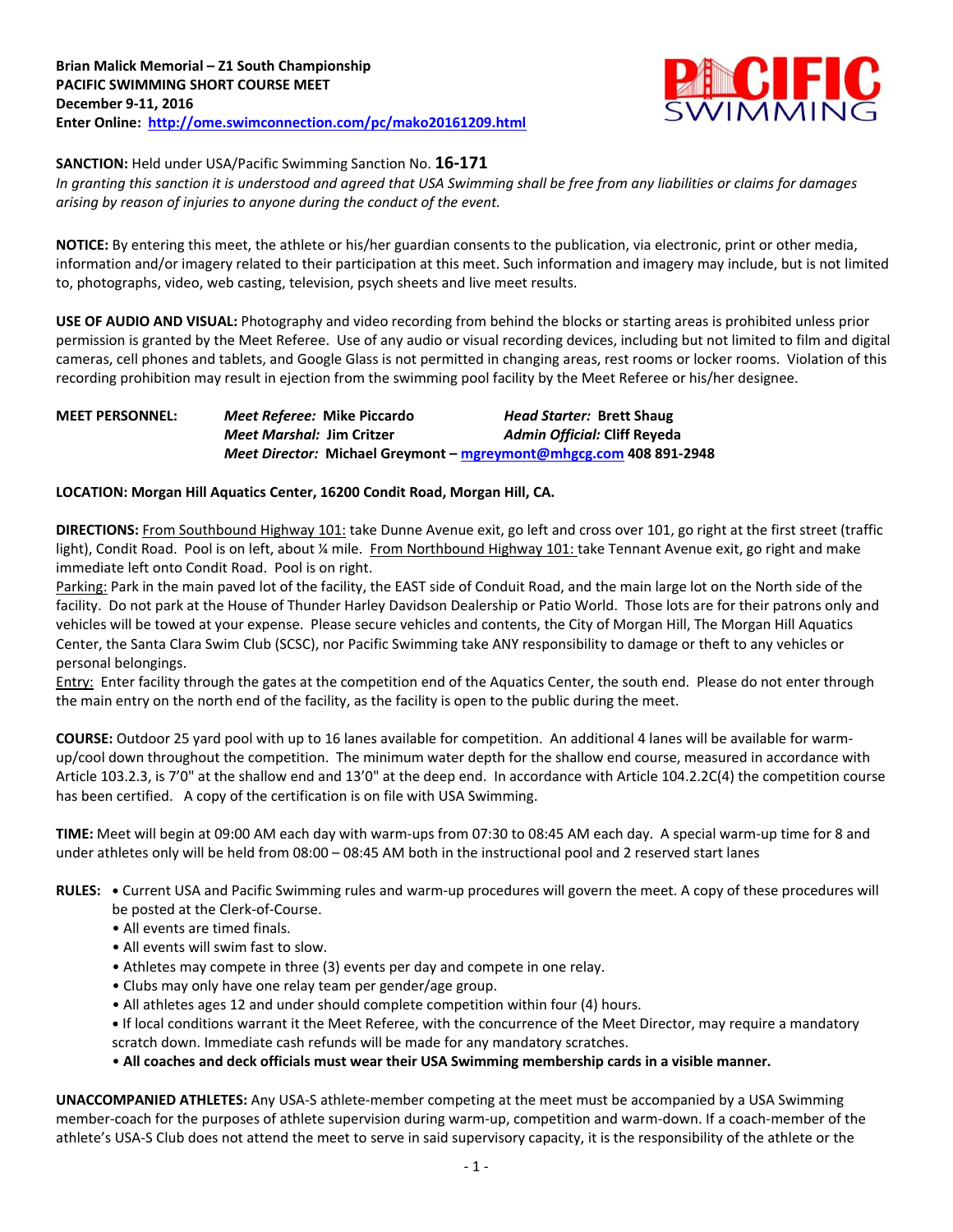athlete's legal guardian to arrange for supervision by a USA-S member-coach. The Meet Director or Meet Referee may assist the athlete in making arrangements for such supervision; however, it is recommended that such arrangements be made in advance of the meet by the athlete's USA-S Club Member-Coach.

**RACING STARTS:** Athletes must be certified by a USA-S member-coach as being proficient in performing a racing start, or must start the race in the water. It is the responsibility of the athlete or the athlete's legal guardian to ensure compliance with this requirement.

**RESTRICTIONS:** • Smoking and the use of other tobacco products is prohibited on the pool deck, in the locker rooms, in spectator

- seating, on standing areas and in all areas used by swimmers, during the meet and during warm-up periods.
- Sale and use of alcoholic beverages is prohibited in all areas of the meet venue.
- No glass containers are allowed in the meet venue.
- No propane heaters are permitted except for snack bar/meet operations. Or any other open flame devices.
- All shelters must be properly secured.
- Changing into or out of swimsuits other than in locker rooms or other designated areas is prohibited.

• Destructive devices, to include but not limited to, explosive devices and equipment, firearms (open or concealed), blades, knives, mace, stun guns and blunt objects are strictly prohibited in the swimming facility and its surrounding areas. If observed, the Meet Referee or his/her designee may ask that these devices be stored safely away from the public or removed from the facility. Noncompliance may result in the reporting to law enforcement authorities and ejection from the facility. Law enforcement officers (LEO) are exempt per applicable laws.

**ELIGIBILITY:** • Athletes must be current members of USA-S and enter their name and registration number on the meet entry card as they are shown on their Registration Card. If this is not done, it may be difficult to match the athlete with the registration and times database. The meet host will check all athlete registrations against the SWIMS database and if not found to be registered, the Meet Director shall accept the registration at the meet (a \$10 surcharge will be added to the regular registration fee). Duplicate registrations will be refunded by mail.

- Entries with **"NO TIME" will be ACCEPTED.**
- Entry times submitted for this meet may be checked against a computer database and may be changed in accordance with Pacific Swimming Entry Time Verification Procedures. .
- Disabled athletes are welcome to attend this meet and should contact the Meet Director or Meet Referee regarding any special accommodations on entry times and seeding per Pacific Swimming policy.
- Athletes 19 years of age and over may compete in the meet for time only, no awards. Such athletes must have met standards for the 17-18 age group.
- The athlete's age will be the age of the athlete on the first day of the meet.

**ENTRY FEES:** \$4.00 per event plus an \$8.00 participation fee per athlete. Entries will be rejected if payment is not sent at time of request. Relay entries are \$9.00 per event entry. No refunds will be made, except mandatory scratch downs.

**ONLINE ENTRIES:** To enter online go to **<http://ome.swimconnection.com/pc/mako20161209>** to receive an immediate entry confirmation. This method requires payment by credit card. Swim Connection, LLC charges a processing fee for this service, equal to \$1 per athlete plus 5% of the total Entry Fees. Please note that the processing fee is a separate fee from the Entry Fees. If you do not wish to pay the processing fee, enter the meet using a mail entry. **Entering online is a convenience, is completely voluntary, and is in no way required or expected of an athlete by Pacific Swimming.** Online entries will be accepted through Friday, December 2, 2016.

**MAILED OR HAND DELIVERED ENTRIES**: Entries must be on the attached consolidated entry form. Forms must be filled out completely and printed clearly with athlete's best time. Entries must be postmarked by midnight, Monday, **November 28, 2016** or hand delivered by 6:30 p.m**. Friday, December 2nd, 2016**. **No late entries will be accepted.** Requests for confirmation of receipt of entries should include a self-addressed envelope. RELAYS MUST be entered at the deadline. **Relays will not be accepted at the meet.**

| Make check payable to: Zone 1 South |                                                                                                            |
|-------------------------------------|------------------------------------------------------------------------------------------------------------|
|                                     | Mail entries to: Michael Greymont - SCSC Hand deliver entries to: Michael Greymont – Santa Clara Swim Club |
| 409 Tennant Ave #423                | Morgan Hill Aquatics Center, 16200 Condit Road                                                             |
| Morgan Hill, CA 95037               | Morgan Hill, CA 95037                                                                                      |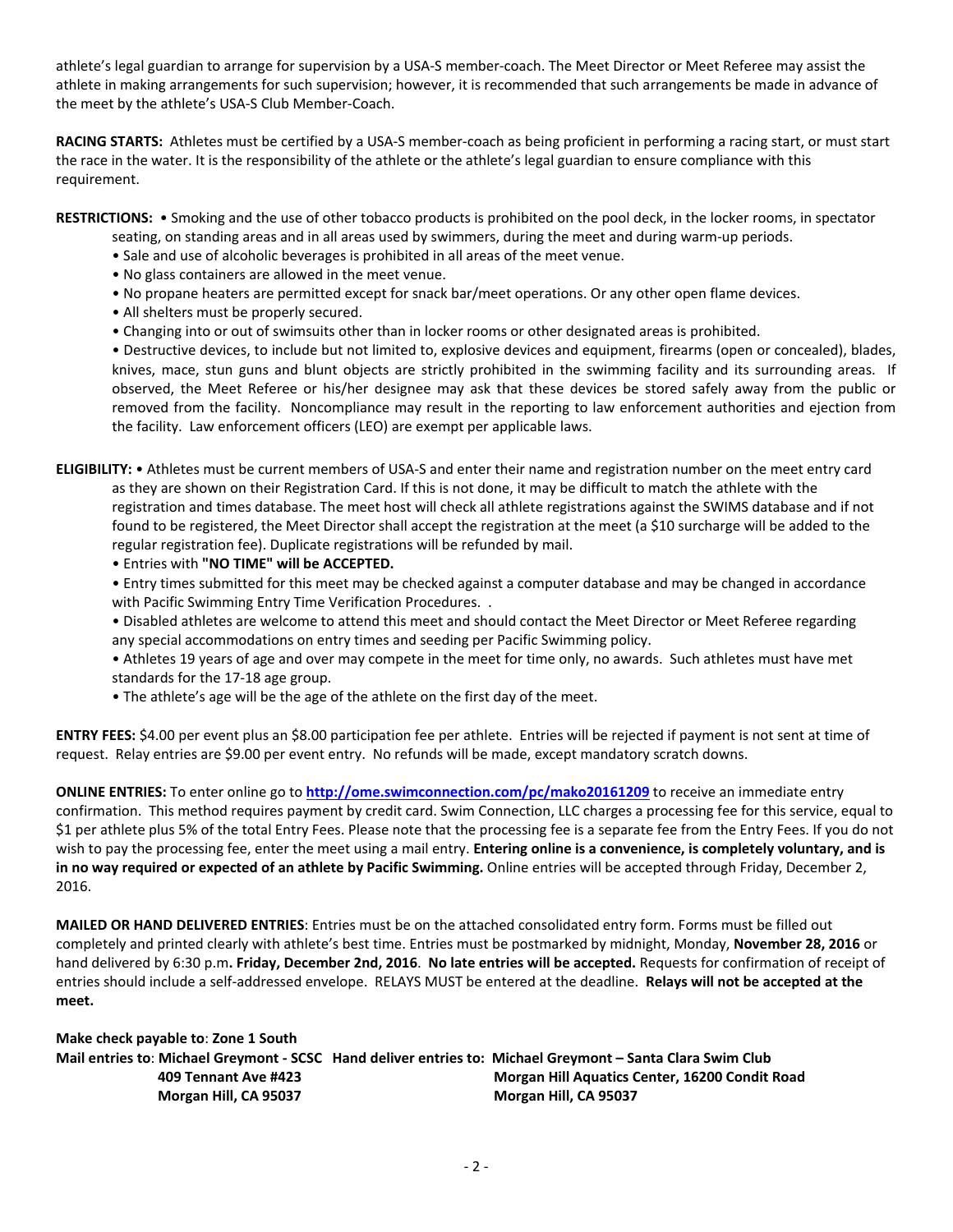**CHECK-IN:** The meet will be deck seeded. Athletes must check-in at the Clerk-of-Course. Close of check-in for all individual events shall be no more than 60 minutes before the estimated time of the start of the first heat of the event. No event shall be closed more than 30 minutes before the scheduled start of the session. Athletes who do not check in will not be seeded and will not be allowed to compete in that event.

**SCRATCHES:** Any athletes not reporting for or competing in an individual timed final event that they have checked in for shall not be penalized.

**AWARDS:** The athlete's awards will be available to the to a club representative at the end of the competition. "A" medals shall be awarded to the athletes achieving new "A" times. The athletes will be divided into three divisions, based on club entries in the meet. The top 1/3 shall be the Gold Division, the middle 1/3 shall be the Silver Division, and the bottom 1/3 shall be the Bronze Division. Ribbons shall be awarded to the top 8 places in each division. A plaque shall be awarded for the top 3 clubs in each division based on points within that division. The Friday events will only be awarded individually and not count for team scoring.

#### **ADMISSION:** Free.

**SNACK BAR & HOSPITALITY:** A snack bar/food trucks will be available throughout the competition. Working deck officials will be provided lunch. Hospitality will serve refreshments to timers and volunteers

**MISCELLANEOUS:** No overnight parking is allowed. Facilities will not be provided after meet hours.

#### **EVENT SUMMARY**

|        | <b>FRIDAY</b> |        |        | <b>SATURDAY</b> |              |         | <b>SUNDAY</b>   |          |          |              |              |
|--------|---------------|--------|--------|-----------------|--------------|---------|-----------------|----------|----------|--------------|--------------|
| $11-U$ | $12 - 0$      | 6 & UN | 7-8    | $9 - 10$        | 11-12        | $13-OV$ | 6 & UN          | 7-8      | $9 - 10$ | 11-12        | 13-OV        |
| 400IM  | 500FR         | 25 FL  | 25 FL  | 50 FL           | 50 FL        | 100 FL  | 50 FR           | 50 FR    | 100 FR   | 100 FR       | 100 FR       |
|        |               | 25 BK  | 25 BK  | 50 BK           | <b>50 BK</b> | 100 BK  | 100 IM          | 100 IM   | 100 IM   | 100 IM       | 100 IM       |
|        |               | 25 BR  | 25 BR  | <b>50 BR</b>    | <b>50 BR</b> | 100 BR  | 25 FR           | 25 FR    | 50 FR    | <b>50 FR</b> | <b>50 FR</b> |
|        |               | 100 MR | 100 MR | 200 MR          | 200 MR       | 200 MR  | <b>100 FR R</b> | 100 FR R | 200 FR R | 200 FR R     | 200 FR R     |

*Time standards found here:* <http://www.pacswim.org/swim-meet-times/standards>

*NOTE – ATHLETES COMEPTING IN FRIDAY EVENTS MUST HAVE THEIR OWN COUNTERS/TIMERS*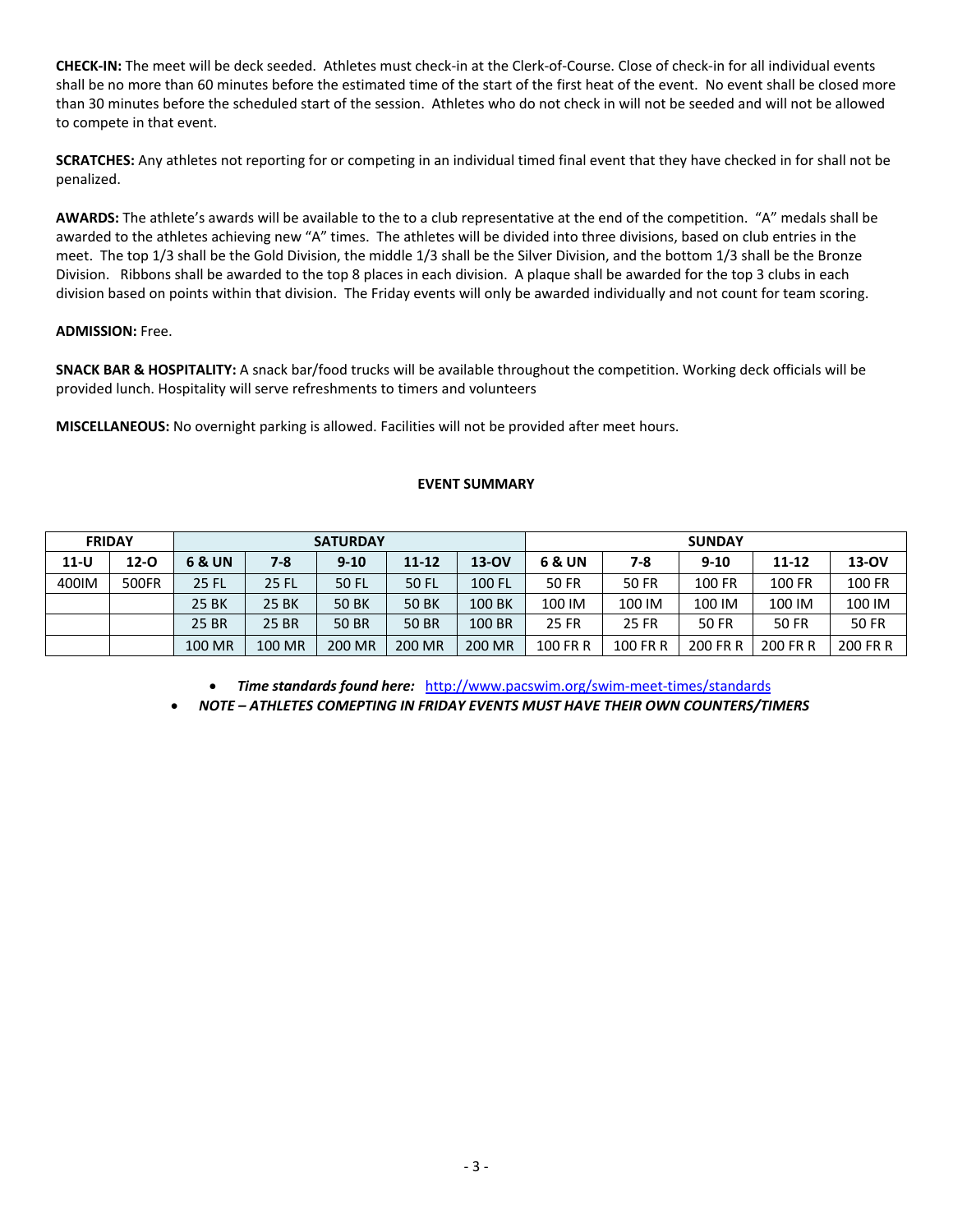|                | <b>FRIDAY DECEMBER 9, 2016</b>    |               |               | <b>SUNDAY DECEMBER 11, 2016</b> |               |  |  |  |
|----------------|-----------------------------------|---------------|---------------|---------------------------------|---------------|--|--|--|
| <b>EVENT#</b>  | <b>EVENT</b>                      | <b>EVENT#</b> | <b>EVENT#</b> | <b>EVENT</b>                    | <b>EVENT#</b> |  |  |  |
| $\mathbf{1}$   | 11-UNDER 400 IM                   | 2             | 51            | <b>15-OVER 200 FREE</b>         | 52            |  |  |  |
| $\overline{3}$ | <b>12-OVER 500 FREE</b>           | 4             | 53            | 13-14 200 FREE                  | 54            |  |  |  |
|                |                                   |               | 55            | 11-12 200 FREE                  | 56            |  |  |  |
|                | <b>SATURDAY DECEMBER 10, 2016</b> |               | 57            | 9-10 200 FREE                   | 58            |  |  |  |
| <b>EVENT#</b>  | <b>EVENT</b>                      | <b>EVENT#</b> | 59            | 7-8 100 FREE                    | 60            |  |  |  |
| 5              | 15-OVER 100 FLY                   | 6             | 61            | 6-UNDER 100 FREE                | 62            |  |  |  |
| $\overline{7}$ | 13-14 100 FLY                     | 8             | 63            | 15-OVER 100 IM                  | 64            |  |  |  |
| 9              | 11-12 100 FLY                     | 10            | 65            | 13-14 100 IM                    | 66            |  |  |  |
| 11             | 9-10 50 FLY                       | 12            | 67            | 11-12 100 IM                    | 68            |  |  |  |
| 13             | 7-8 25 FLY                        | 14            | 69            | 9-10 100 IM                     | 70            |  |  |  |
| 15             | 6-UNDER 25 FLY                    | 16            | 71            | 7-8 100 IM                      | 72            |  |  |  |
| 17             | 15-OVER 100 BK                    | 18            | 73            | 6-UNDER 100 IM                  | 74            |  |  |  |
| 19             | 13-14 100 BK                      | 20            | 75            | 15-OVER 50 FREE                 | 76            |  |  |  |
| 21             | 11-12 50 BK                       | 22            | 77            | 13-14 50 FREE                   | 78            |  |  |  |
| 23             | 9-10 50 BK                        | 24            | 79            | 11-12 50 FREE                   | 80            |  |  |  |
| 25             | 7-8 25 BK                         | 26            | 81            | 9-10 50 FREE                    | 82            |  |  |  |
| 27             | 6-UNDER 25 BK                     | 28            | 83            | 7-8 25 FREE                     | 84            |  |  |  |
| 29             | 15-OVER 100 BR                    | 30            | 85            | 6-UNDER 25 FREE                 | 86            |  |  |  |
| 31             | 13-14 100 BR                      | 32            | 87            | 15-OVER 200 FR RELAY            | 88            |  |  |  |
| 33             | 11-12 50 BR                       | 34            | 89            | 13-14 200 FR RELAY              | 90            |  |  |  |
| 35             | 9-10 50 BR                        | 36            | 91            | 11-12 200 FR RELAY              | 92            |  |  |  |
| 37             | 7-8 25 BR                         | 38            | 93            | 9-10 200 FR RELAY               | 94            |  |  |  |
| 39             | 6-UNDER 25 BR                     | 40            | 95            | 8-UNDER 100 FR RELAY            | 96            |  |  |  |
| 41             | 15-OVER 200 MR                    | 42            |               |                                 |               |  |  |  |
| 43             | 13-14 200 MR                      | 44            |               |                                 |               |  |  |  |
| 45             | 11-12 200 MR                      | 46            |               |                                 |               |  |  |  |
| 47             | 9-10 200 MR                       | 48            |               |                                 |               |  |  |  |
| 49             | 8-UNDER 100 MR                    | 50            |               |                                 |               |  |  |  |

| <b>FRIDAY DECEMBER 9, 2016</b>    |                |  |
|-----------------------------------|----------------|--|
| <b>EVENT</b>                      | <b>EVENT#</b>  |  |
| 11-UNDER 400 IM                   | $\overline{2}$ |  |
| <b>12-OVER 500 FREE</b>           | 4              |  |
|                                   |                |  |
| <b>SATURDAY DECEMBER 10, 2016</b> |                |  |
| <b>EVENT</b>                      | <b>EVENT#</b>  |  |
| 15-OVER 100 FLY                   | 6              |  |
| 13-14 100 FLY                     | 8              |  |
| 11-12 100 FLY                     | 10             |  |
| 9-10 50 FLY                       | 12             |  |
| 7-8 25 FLY                        | 14             |  |
| 6-UNDER 25 FLY                    | 16             |  |
| 15-OVER 100 BK                    | 18             |  |
| 13-14 100 BK                      | 20             |  |
| 11-12 50 BK                       | 22             |  |
| 9-10 50 BK                        | 24             |  |
| 7-8 25 BK                         | 26             |  |
| 6-UNDER 25 BK                     | 28             |  |
| 15-OVER 100 BR                    | 30             |  |
| 13-14 100 BR                      | 32             |  |
| 11-12 50 BR                       | 34             |  |
| 9-10 50 BR                        | 36             |  |
| 7-8 25 BR                         | 38             |  |
| 6-UNDER 25 BR                     | 40             |  |

Use the following URL to find the time standards: <http://www.pacswim.org/swim-meet-times/standards>

\* *Athletes MUST have their own lap counters and timers. Watches will be provided.*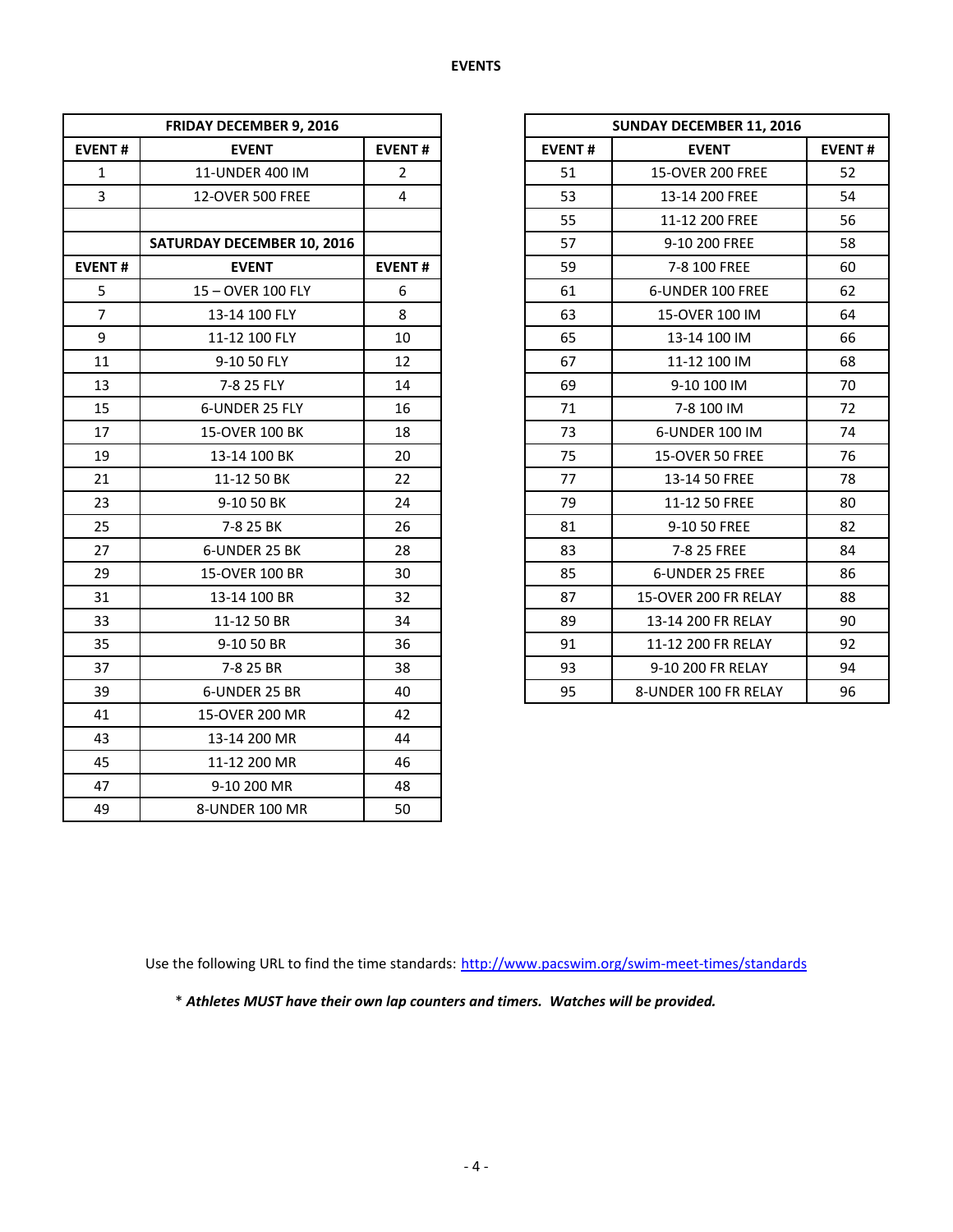# **RELAY ENTRY FORM**

|                    | <b>LSC</b>       | <b>CLUB ABBREVIATION</b> |                |                   |                    |               |               |               |  |
|--------------------|------------------|--------------------------|----------------|-------------------|--------------------|---------------|---------------|---------------|--|
|                    |                  |                          |                |                   |                    |               |               |               |  |
|                    |                  |                          |                |                   |                    |               |               |               |  |
| <b>GENDER</b>      | <b>AGE GROUP</b> | <b>EVENT</b>             | <b>B TEAM</b>  |                   | <b>C TEAM</b>      | <b>D TEAM</b> |               |               |  |
|                    |                  |                          | #              | A TEAM            |                    |               |               |               |  |
|                    |                  |                          |                |                   |                    |               |               |               |  |
|                    |                  |                          |                |                   |                    |               |               |               |  |
|                    |                  |                          |                |                   |                    |               |               |               |  |
|                    |                  |                          |                |                   |                    |               |               |               |  |
|                    |                  |                          |                |                   |                    |               |               |               |  |
|                    |                  |                          |                | December 11, 2016 |                    |               |               |               |  |
| <b>GENDER</b>      | <b>AGE GROUP</b> | <b>EVENT</b>             | $\pmb{\sharp}$ | A TEAM            | <b>B TEAM</b>      |               | <b>C TEAM</b> | <b>D TEAM</b> |  |
|                    |                  |                          |                |                   |                    |               |               |               |  |
|                    |                  |                          |                |                   |                    |               |               |               |  |
|                    |                  |                          |                |                   |                    |               |               |               |  |
|                    |                  |                          |                |                   |                    |               |               |               |  |
|                    |                  |                          |                |                   |                    |               |               |               |  |
|                    |                  |                          |                |                   |                    |               |               |               |  |
|                    |                  |                          |                |                   |                    |               |               |               |  |
|                    |                  |                          |                |                   |                    |               |               |               |  |
|                    |                  |                          |                |                   |                    |               |               |               |  |
|                    |                  |                          |                |                   |                    |               |               |               |  |
|                    |                  |                          |                |                   |                    |               |               |               |  |
|                    |                  |                          |                |                   |                    |               |               |               |  |
|                    |                  |                          |                |                   |                    |               |               |               |  |
|                    |                  |                          |                |                   |                    |               |               |               |  |
|                    |                  |                          |                |                   | # RELAYS           |               |               |               |  |
| <b>COACH NAME</b>  |                  |                          |                |                   | RELAY X \$9.00 EA. |               |               |               |  |
| <b>COACH EMAIL</b> |                  |                          |                |                   |                    | TOTAL \$      |               |               |  |